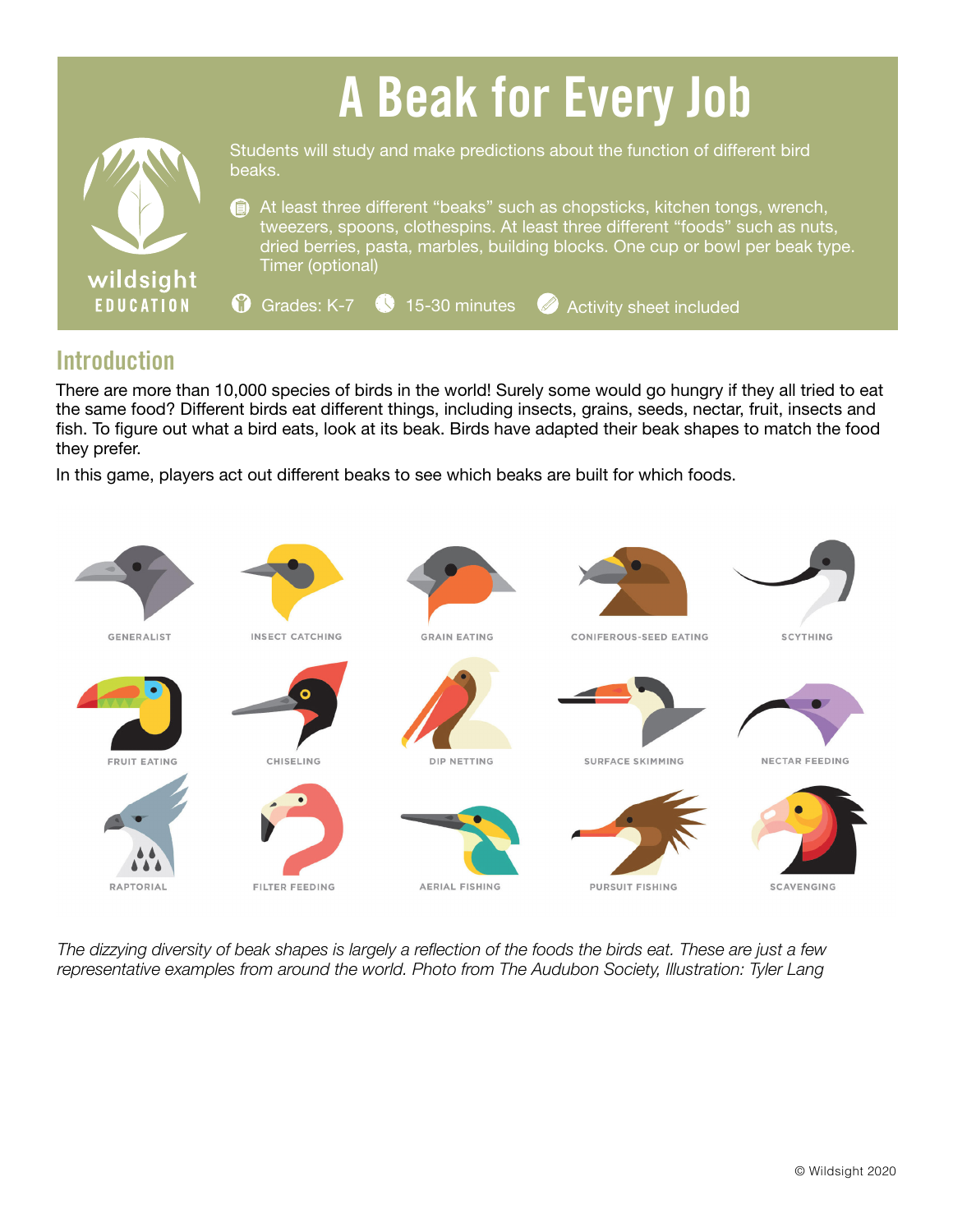# **Directions**

#### K-3: Beak Tester

- Make a prediction about which tools will work best for which food. Write your answers on the next page.
- Put all food in a pile in the middle.
- Set out a cup or bowl for each beak type you will be using.
- Choose a beak type to test out. Try picking up different types of foods. Put all the items in the cup or bowl assigned to that beak.
- Try again and again until you have tested each beak type.



• Fill out the chart found on the next page. Which beaks pick up which foods best? Why do you think that is? Did your prediction come true?

#### Grade 4-7: Hungry Hungry Birds

- Gather your family members to play against you.
- Make a prediction about which tools will work best for which food. Write your answers on the next page.
- Put all the food in a pile in the middle, and sit around it.
- Give each player a different beak type and a cup or bowl.
- Set your timer to one minute (optional).
- It's a race! Race against the other players to get as much food as you can before the timer runs out.
- Fill out the observation chart, using the example below. Did everyone try for the same food? Was your prediction correct? Which foods are easiest to pick up with which beaks?

### **Extension**

Check out this [slideshow](https://www.audubon.org/content/pecking-order#1) from Audobon showcasing the beaks of some of our feathered friends.

| Food                     | <b>Best Beak</b><br><b>Prediction</b> | <b>Beak Types</b> |               |                 |  |
|--------------------------|---------------------------------------|-------------------|---------------|-----------------|--|
| <b>Type</b>              |                                       | Wrench            | Spoon         | <b>Tweezers</b> |  |
| Almonds                  | Spoon                                 | Hard              | <b>Tricky</b> | Hard            |  |
| Macaroni                 | Tweezers                              | Hard              | Easy          | Hard            |  |
| <b>Dried blueberries</b> | Wrench                                | Easiest           | Easy          | Easy            |  |